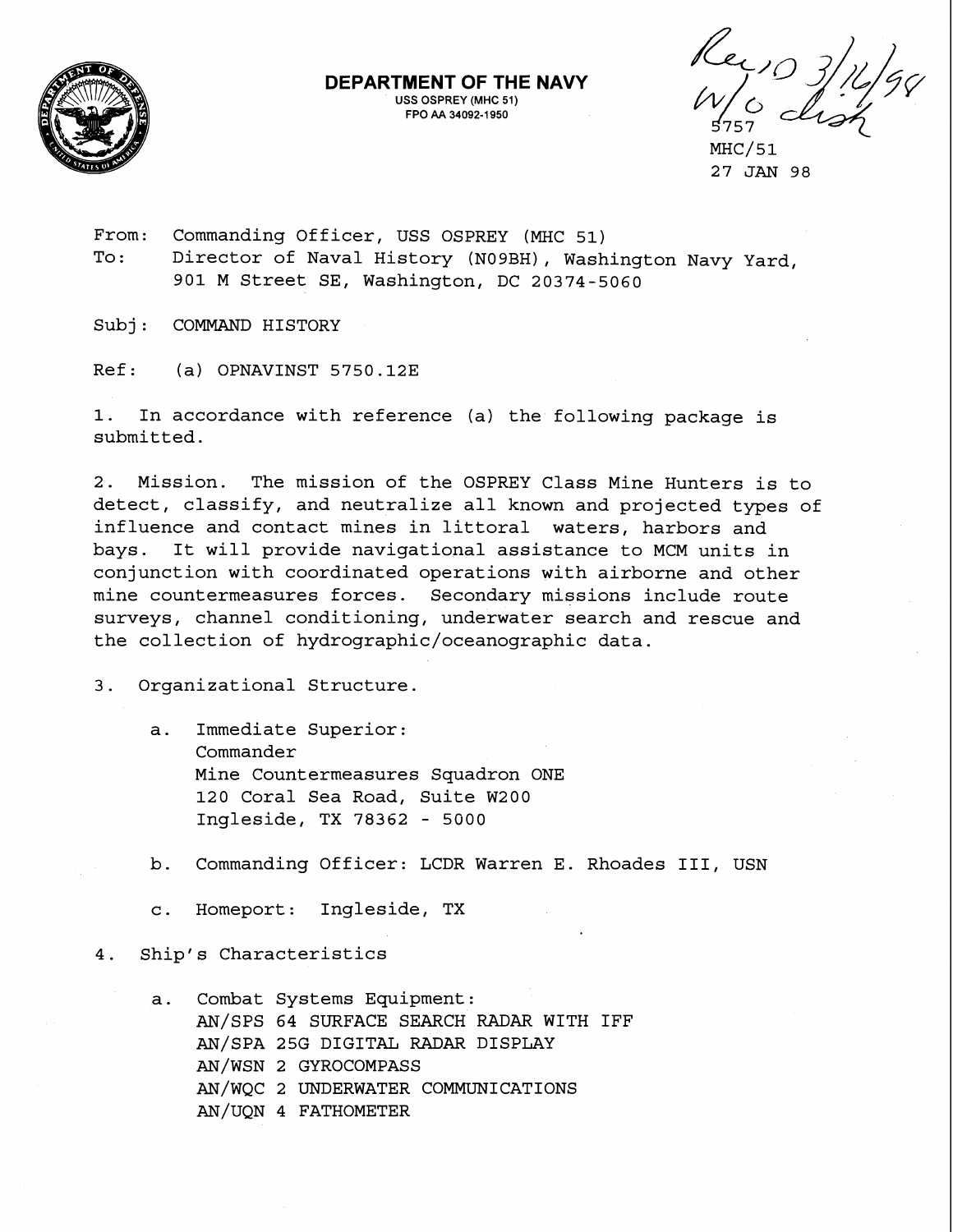b. Navigation: AN/SYQ 13 NAVIGATION COMMAND CONTROL SYSTEM SSQ-109 SHIP'S MACHINERY CONTROL SYSTEM

 $\sim$   $\sim$ 

- c. Mine Hunting/Neutralization: SQQ-32 VARIABLE DEPTH SONAR SLQ-48 MINE NEUTRALIZATION SYSTEM .50 CAL MACHINE GUNS (2)
- d. Propulsion: MAIN ENGINES (2) ISOTTA-FRASCHINI DIESEL (800 HP) CYCLOIDAL PROPELLERS (2 )
- e. Auxiliaries: ISOTTA FRASCHINI DIESEL GENERATORS (3) (300KW)
- 5. Command History: (CY 97 Chronology)

|                          | 01 - 26 JAN INPORT INGLESIDE TX                          |
|--------------------------|----------------------------------------------------------|
|                          | 01 - 17 JAN HOLIDAY LEAVE PERIOD                         |
|                          | 27 - 30 JAN ENROUTE PANAMA CITY                          |
|                          | 31 JAN - 02 FEB INPORT PANAMA CITY                       |
|                          | 03 FEB - 14 MAR COMBAT SYSTEMS SHIP QUALIFICATION TRIALS |
|                          | PHASE III, PANAMA CITY OPAREA                            |
|                          | 10 - 14 MAR MINE WARFARE READINESS CERTIFICATION         |
|                          | INSPECTION                                               |
|                          | 15 - 23 MAR INPORT PANAMA CITY                           |
|                          | 24 MAR - 04 APR COMBAT SYSTEMS SHIP QUALIFICATION        |
|                          | TRIALS PHASE IV, PANAMA CITY OPAREA                      |
|                          | FOLLOW ON OPERATIONAL TEST AND EVALUATION                |
|                          | (SHALLOW WATER PORTION)                                  |
|                          | 05 - 11 APR INPORT PANAMA CITY                           |
|                          | 12 - 15 APR ENROUTE INGLESIDE                            |
|                          | 16 - 20 APR INPORT INGLESIDE                             |
|                          | 21 APR - 22 JUL RESTRICTED AVAILABILITY - GULF COPPER    |
|                          | SHIPYARD, ARANSAS PASS, TX                               |
|                          |                                                          |
| $23$ JUL $\phantom{100}$ | SEA TRIALS CORPUS CHRISTI OPAREA                         |
|                          | 24 JUL - 05 AUG INPORT INGLESIDE                         |
| 06 AUG                   | DEPENDENTS' CRUISE, SEA TRIALS CORPUS                    |
|                          | CHRISTI OPAREA                                           |
|                          | 07 - 10 AUG INPORT INGLESIDE TX                          |
|                          | 11 - 14 AUG SHAKEDOWN CORPUS CHRISTI OPAREA              |
| 15 AUG                   | ORDNANCE HANDLING SAFETY ASSIST VISIT                    |